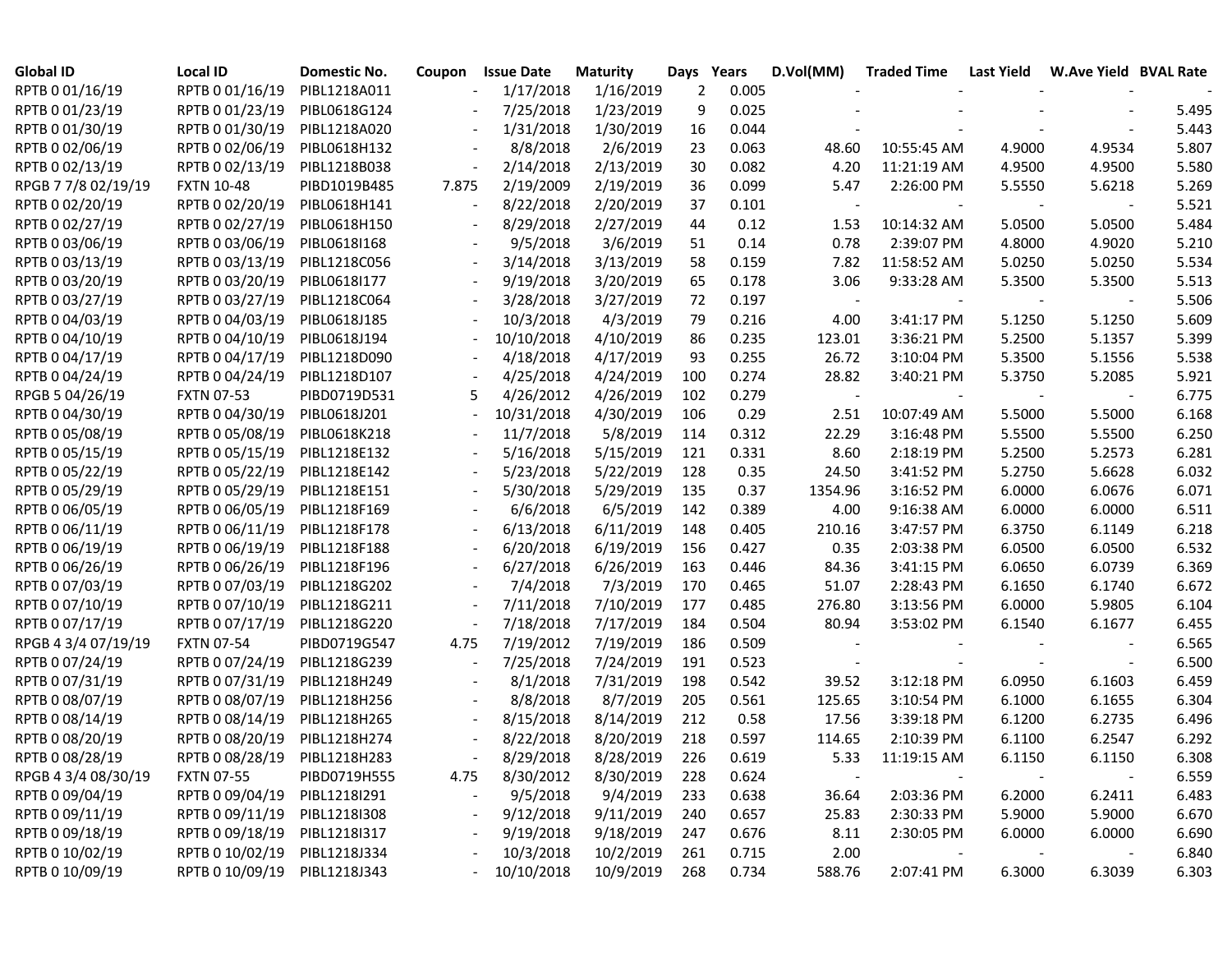| <b>Global ID</b>     | <b>Local ID</b>   | Domestic No. | Coupon | <b>Issue Date</b> | <b>Maturity</b> | Days | Years | D.Vol(MM)                | <b>Traded Time</b> | Last Yield | <b>W.Ave Yield BVAL Rate</b> |       |
|----------------------|-------------------|--------------|--------|-------------------|-----------------|------|-------|--------------------------|--------------------|------------|------------------------------|-------|
| RPTB 0 10/16/19      | RPTB 0 10/16/19   | PIBL1218J352 |        | 10/17/2018        | 10/16/2019      | 275  | 0.753 | 0.79                     | 3:11:23 PM         | 6.2000     | 6.2032                       | 6.886 |
| RPTB 0 10/23/19      | RPTB 0 10/23/19   | PIBL1218J361 |        | 10/24/2018        | 10/23/2019      | 282  | 0.772 | $\overline{\phantom{a}}$ |                    |            |                              | 6.300 |
| RPTB 0 10/30/19      | RPTB 0 10/30/19   | PIBL1218J370 |        | 10/31/2018        | 10/30/2019      | 289  | 0.791 | 96.42                    | 3:13:01 PM         | 6.2500     | 6.3152                       | 6.406 |
| RPTB 0 11/06/19      | RPTB 0 11/06/19   | PIBL1218K387 |        | 11/7/2018         | 11/6/2019       | 296  | 0.81  | 2.25                     | 3:00:13 PM         | 6.2000     | 6.1931                       | 6.558 |
| RPTB 0 11/13/19      | RPTB 0 11/13/19   | PIBL1218K396 |        | 11/14/2018        | 11/13/2019      | 303  | 0.83  | 5.21                     | 11:26:34 AM        | 6.4900     | 6.4900                       | 6.539 |
| RPTB 0 11/20/19      | RPTB 0 11/20/19   | PIBL1218K403 |        | 11/21/2018        | 11/20/2019      | 310  | 0.849 | 2.00                     | 3:29:34 PM         | 6.2000     | 6.2000                       | 6.685 |
| RPGB 37/8 11/22/19   | <b>FXTN 07-56</b> | PIBD0719K560 | 3.875  | 11/22/2012        | 11/22/2019      | 312  | 0.854 | 72.14                    | 3:46:30 PM         | 6.2500     | 6.2519                       | 6.285 |
| RPTB 0 11/27/19      | RPTB 0 11/27/19   | PIBL1218K412 |        | 11/28/2018        | 11/27/2019      | 317  | 0.868 |                          |                    |            |                              | 6.606 |
| RPTB 0 12/04/19      | RPTB 0 12/04/19   | PIBL1218L420 |        | 12/5/2018         | 12/4/2019       | 324  | 0.887 |                          |                    |            |                              | 6.503 |
| RPTB 0 12/11/19      | RPTB 0 12/11/19   | PIBL1218L439 |        | 12/12/2018        | 12/11/2019      | 331  | 0.906 | 31.14                    | 3:11:31 PM         | 6.3000     | 6.2414                       | 6.613 |
| RPTB 0 01/08/20      | RPTB 0 01/08/20   | PIBL1219A019 |        | 1/9/2019          | 1/8/2020        | 359  | 0.983 | 121.63                   | 3:53:17 PM         | 6.2000     | 6.3183                       | 6.550 |
| RPGB 3 3/8 01/12/20  | <b>FXTN 03-22</b> | PIBD0320A229 | 3.375  | 1/12/2017         | 1/12/2020       | 363  | 0.994 | 6.00                     | 3:37:41 PM         | 6.2750     | 6.2750                       | 6.605 |
| RPGB 7 3/4 02/18/20  | <b>FXTN 10-50</b> | PIBD1020B508 | 7.75   | 2/18/2010         | 2/18/2020       | 400  | 1.095 |                          |                    |            |                              | 6.590 |
| RPGB 4 1/4 04/11/20  | RTB 03-08         | PIID0320D087 | 4.25   | 4/11/2017         | 4/11/2020       | 453  | 1.24  | 302.37                   | 3:39:36 PM         | 6.3000     | 6.3471                       | 6.388 |
| RPGB 7 1/4 08/19/20  | RTB 10-01         | PIID1020H015 | 7.25   | 8/19/2010         | 8/19/2020       | 583  | 1.596 | 3.00                     | 3:43:40 PM         | 6.2450     | 6.2533                       | 6.521 |
| RPGB 3 3/8 08/20/20  | <b>FXTN 05-73</b> | PIBD0520H735 | 3.375  | 8/20/2015         | 8/20/2020       | 584  | 1.599 | 2.40                     | 2:25:19 PM         | 6.2750     | 6.2750                       | 6.393 |
| RPGB 6 1/8 09/16/20  | <b>FXTN 10-51</b> | PIBD1020I510 | 6.125  | 9/16/2010         | 9/16/2020       | 611  | 1.673 |                          |                    |            |                              | 6.608 |
| RPGB 5 7/8 12/16/20  | <b>FXTN 10-52</b> | PIBD1020L525 | 5.875  | 12/16/2010        | 12/16/2020      | 702  | 1.922 |                          |                    |            |                              | 6.754 |
| RPGB 4 1/4 01/25/21  | <b>FXTN 03-23</b> | PIBD0321A236 | 4.25   | 1/25/2018         | 1/25/2021       | 742  | 2.031 | 23.30                    | 3:43:38 PM         | 6.3000     | 6.3227                       | 6.311 |
| RPGB 7 3/8 03/03/21  | RTB 10-02         | PIID1021C027 | 7.375  | 3/3/2011          | 3/3/2021        | 779  | 2.133 |                          |                    |            |                              | 6.365 |
| RPGB 3 1/2 03/20/21  | <b>FXTN 07-57</b> | PIBD0721C574 | 3.5    | 3/20/2014         | 3/20/2021       | 796  | 2.179 | 52.62                    | 11:49:10 AM        | 6.2800     | 6.2800                       | 6.321 |
| RPGB 6 1/2 04/28/21  | <b>FXTN 10-53</b> | PIBD1021D531 | 6.5    | 4/28/2011         | 4/28/2021       | 835  | 2.286 |                          |                    |            |                              | 6.737 |
| RPGB 4 7/8 06/13/21  | RTB 03-09         | PIID0321F092 | 4.875  | 6/13/2018         | 6/13/2021       | 881  | 2.412 | 7.10                     | 2:58:51 PM         | 6.2800     | 6.2800                       | 6.350 |
| RPGB 5 3/4 10/20/21  | RTB 10-03         | PIID1021J039 | 5.75   | 10/20/2011        | 10/20/2021 1010 |      | 2.765 |                          |                    |            |                              | 6.404 |
| RPGB 5 3/4 11/24/21  | <b>FXTN 10-55</b> | PIBD1021K551 | 5.75   | 11/24/2011        | 11/24/2021 1045 |      | 2.861 |                          |                    |            |                              | 6.497 |
| RPGB 63/801/19/22    | <b>FXTN 10-54</b> | PIBD1022G545 | 6.375  | 7/19/2011         | 1/19/2022 1101  |      | 3.014 |                          |                    |            |                              | 6.674 |
| RPGB 4 01/26/22      | <b>FXTN 05-74</b> | PIBD0522A747 | 4      | 1/26/2017         | 1/26/2022 1108  |      | 3.034 | 9.00                     | 3:44:01 PM         | 6.3000     | 6.3000                       | 6.727 |
| RPGB 15 03/14/22     | <b>FXTN 20-02</b> | PIBD2022C021 | 15     | 3/14/2002         | 3/14/2022 1155  |      | 3.162 |                          |                    |            |                              | 5.943 |
| RPGB 4 7/8 08/02/22  | <b>FXTN 10-56</b> | PIBD1022H562 | 4.875  | 8/2/2012          | 8/2/2022 1296   |      | 3.548 |                          |                    |            |                              | 6.727 |
| RPGB 4 3/4 09/13/22  | <b>FXTN 10-57</b> | PIBD1022I570 | 4.75   | 9/13/2012         | 9/13/2022 1338  |      | 3.663 |                          |                    |            |                              | 6.631 |
| RPGB 12 3/4 10/17/22 | <b>FXTN 20-03</b> | PIBD2022J033 | 12.75  | 10/17/2002        | 10/17/2022 1372 |      | 3.756 |                          |                    |            |                              | 6.531 |
| RPGB 4 5/8 12/04/22  | RTB 05-11         | PIID0522L114 | 4.625  | 12/4/2017         | 12/4/2022 1420  |      | 3.888 | 936.00                   | 3:59:29 PM         | 6.2850     | 6.2776                       | 6.285 |
| RPGB 4 12/06/22      | <b>FXTN 10-58</b> | PIBD1022L585 | 4      | 12/6/2012         | 12/6/2022 1422  |      | 3.893 |                          |                    |            |                              | 6.510 |
| RPGB 13 02/20/23     | <b>FXTN 20-04</b> | PIBD2023B048 | 13     | 2/20/2003         | 2/20/2023 1498  |      | 4.101 |                          |                    |            |                              | 6.470 |
| RPGB 5 1/2 03/08/23  | <b>FXTN 05-75</b> | PIBD0523C752 | 5.5    | 3/8/2018          | 3/8/2023 1514   |      | 4.145 | 4311.95                  | 3:57:47 PM         | 6.2850     | 6.3068                       | 6.296 |
| RPGB 3 1/2 04/21/23  | <b>FXTN 07-58</b> | PIBD0723D588 | 3.5    | 4/21/2016         | 4/21/2023 1558  |      | 4.266 | 50.00                    | 2:31:50 PM         | 6.3500     | 6.3500                       | 6.375 |
| RPGB 11 7/8 05/29/23 | <b>FXTN 20-05</b> | PIBD2023E054 | 11.875 | 5/29/2003         | 5/29/2023 1596  |      | 4.37  |                          |                    |            |                              | 6.514 |
| RPGB 3 1/4 08/15/23  | RTB 10-04         | PIID1023H046 | 3.25   | 8/15/2013         | 8/15/2023 1674  |      | 4.583 | 65.41                    | 3:41:06 PM         | 6.3250     | 6.4837                       | 6.476 |
| RPGB 11 3/8 10/23/23 | <b>FXTN 20-06</b> | PIBD2023J068 | 11.375 | 10/23/2003        | 10/23/2023 1743 |      | 4.772 |                          |                    |            | $\overline{\phantom{a}}$     | 6.515 |
| RPGB 4 1/2 04/20/24  | <b>FXTN 07-59</b> | PIBD0724D595 | 4.5    | 4/20/2017         | 4/20/2024 1923  |      | 5.265 |                          |                    |            | $\overline{\phantom{a}}$     | 6.479 |
| RPGB 12 3/8 06/03/24 | <b>FXTN 20-07</b> | PIBD2024F075 | 12.375 | 6/3/2004          | 6/3/2024 1967   |      | 5.385 |                          |                    |            |                              | 6.418 |
| RPGB 12 7/8 08/05/24 | <b>FXTN 20-08</b> | PIBD2024H086 | 12.875 | 8/5/2004          | 8/5/2024 2030   |      | 5.558 |                          |                    |            |                              | 6.519 |